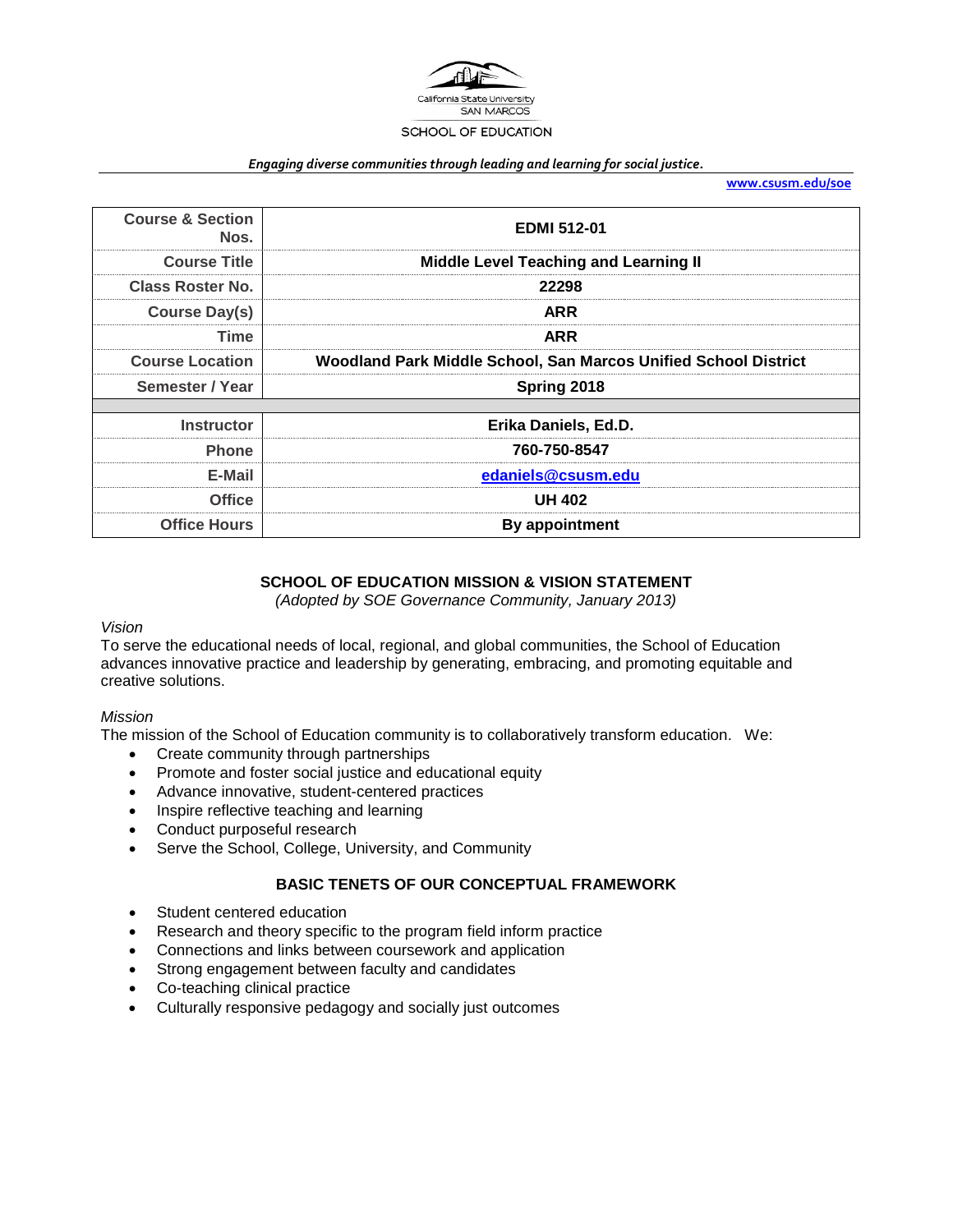# **TABLE OF CONTENTS**

| TPE 2: Creating and Maintaining Effective Environments for Student Learning 3                                  |  |
|----------------------------------------------------------------------------------------------------------------|--|
|                                                                                                                |  |
| TPE 4: Planning Instruction and Designing Learning Experiences for All Students 3                              |  |
|                                                                                                                |  |
|                                                                                                                |  |
|                                                                                                                |  |
|                                                                                                                |  |
|                                                                                                                |  |
|                                                                                                                |  |
|                                                                                                                |  |
|                                                                                                                |  |
|                                                                                                                |  |
|                                                                                                                |  |
|                                                                                                                |  |
|                                                                                                                |  |
|                                                                                                                |  |
|                                                                                                                |  |
| Consistent with the intent to offer a seamless teaching credential in the School of Education, this course     |  |
| will introduce the collaborative infusion of special education competencies that reflect inclusive educational |  |
|                                                                                                                |  |
|                                                                                                                |  |
|                                                                                                                |  |
|                                                                                                                |  |
|                                                                                                                |  |
|                                                                                                                |  |
|                                                                                                                |  |
|                                                                                                                |  |
|                                                                                                                |  |
|                                                                                                                |  |
|                                                                                                                |  |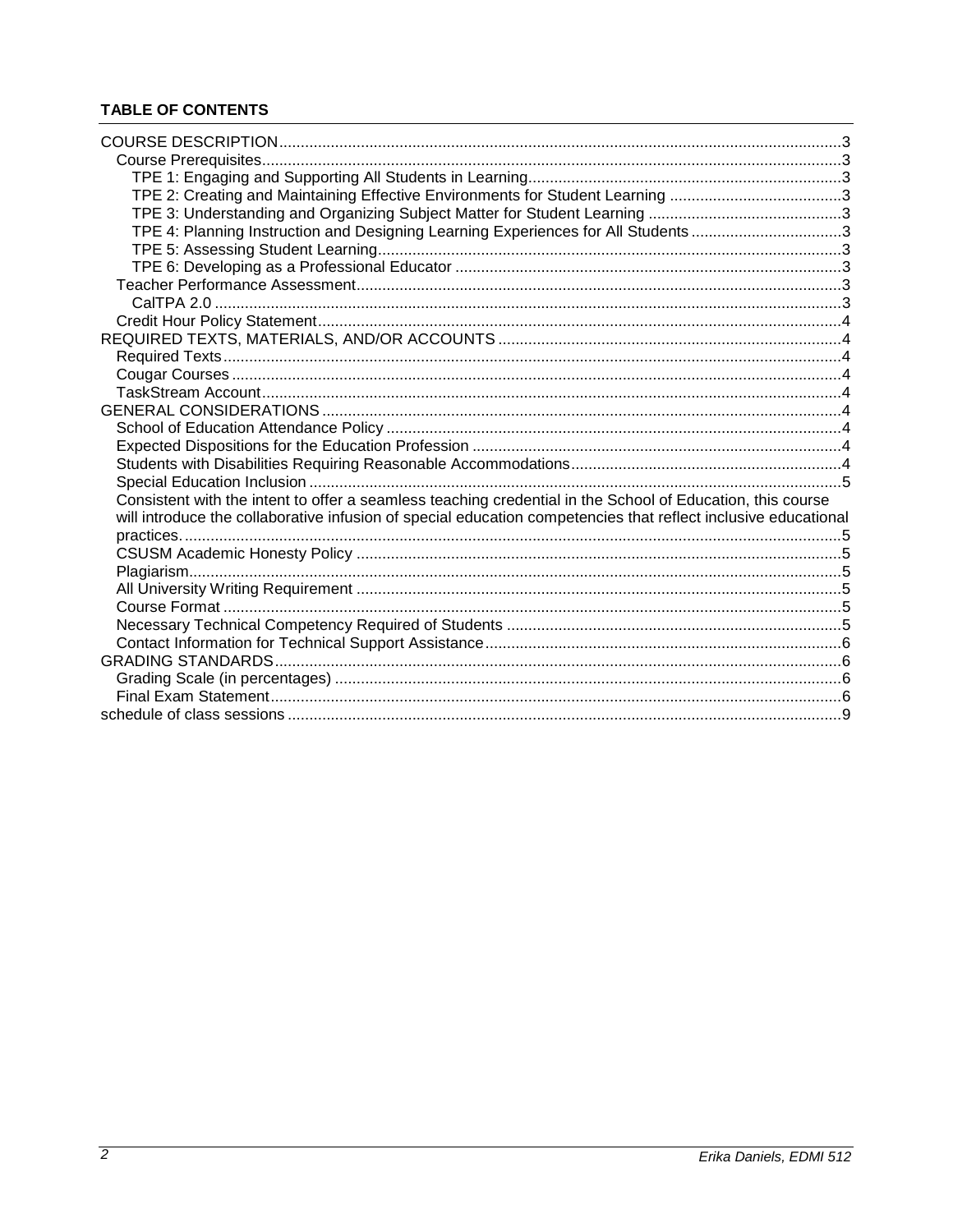### **COURSE DESCRIPTION**

EDMI 512 focuses on developing an advanced understanding of learning theory and instructional practice in self-contained or departmentalized settings.

### **Course Prerequisites**

Admission to the Middle Level teacher credential program as well as successful completion of EDMI 511.

### **STUDENT LEARNING OUTCOMES**

1. To expand knowledge about general learning theories as they relate to middle grades classrooms

- 2. To demonstrate an understanding of effective teaching strategies for a wide-range of learners
- 3. To learn and apply Universal Design as a means of differentiated instruction and effective lesson design

### **Authorization to Teach English Learners**

This credential program has been specifically designed to prepare teachers for the diversity of languages often encountered in California public school classrooms. The authorization to teach English learners is met through the infusion of content and experiences within the credential program, as well as additional coursework. Candidates successfully completing this program receive a credential with authorization to teach English learners (*Approved by CCTC in SB 2042 Program Standards, August 02.* 

### **Teacher Performance Expectation (TPE) Competencies**

The course objectives, assignments, and assessments have been aligned with the CTC standards for the Multiple Subject Credential. This course is designed to help teachers seeking a California teaching credential to develop the skills, knowledge, and attitudes necessary to assist schools and districts in implementing effective programs for all students. The successful candidate will be able to merge theory and practice in order to realize a comprehensive and extensive educational program for all students. You will formally address the following TPEs in this course:

- TPE 1: Engaging and Supporting All Students in Learning
- TPE 2: Creating and Maintaining Effective Environments for Student Learning
- TPE 3: Understanding and Organizing Subject Matter for Student Learning
- TPE 4: Planning Instruction and Designing Learning Experiences for All Students
- TPE 5: Assessing Student Learning
- TPE 6: Developing as a Professional Educator

#### **Teacher Performance Assessment**

Beginning July 1, 2008 all California credential candidates must successfully complete a state-approved Teacher Performance Assessment (TPA), as part of the credential program of preparation. The Middle Level Education Program uses CalTPA (California Teacher Performance Assessment).

#### **CalTPA 2.0**

To assist with your successful completion of the CalTPA, Karen Escalante—TPA Coordinator offers a series of informational seminars over the course of the program. TPA related questions and logistical concerns are to be addressed during the seminars. The CalTPA Candidate Handbook, TPA seminar schedule, and other TPA support materials may be found on the SOE website: <http://www.csusm.edu/education/CalTPA/ProgramMaterialsTPA.html>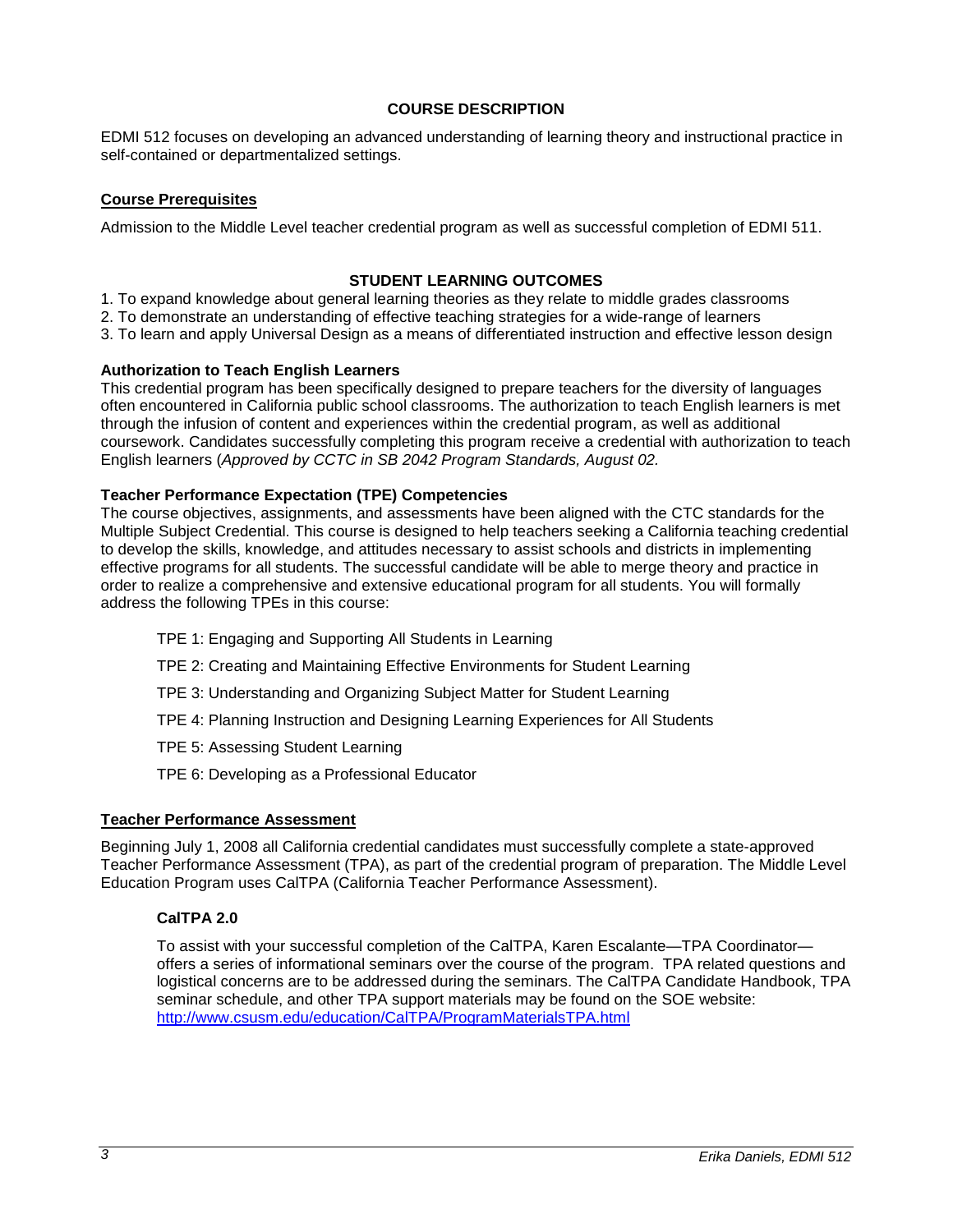## **Credit Hour Policy Statement**

Per the University Credit Hour Policy: The combination of face-to-face time, out-of-class online, and field time associated with the course totals to at least the minimum 45 hours per unit of credit, which means that 135 hours will be spent engaged with this course.

## **REQUIRED TEXTS, MATERIALS, AND/OR ACCOUNTS**

## **Required Texts**

Association for Middle Level Education. (2010). *This We Believe: Keys to Educating Young Adolescents*. ISBN: 978-1-5609-02324.

Readings posted in the Cougar Courses container

### **Cougar Courses**

Resources and information will be available in this course's Cougar Courses container. Students are expected to check the container on a regular basis.

### **TaskStream Account**

All students must have a Taskstream account. Use self-enrollment code ML1718.

## **GENERAL CONSIDERATIONS**

### **School of Education Attendance Policy**

Due to the dynamic and interactive nature of courses in the School of Education, all candidates are expected to attend all classes and participate actively. At a minimum, candidates must attend more than 80% of class time, or s/he may not receive a passing grade for the course at the discretion of the instructor. Individual instructors may adopt more stringent attendance requirements. Should the candidate have extenuating circumstances, s/he should contact the instructor as soon as possible. *(Adopted by the COE Governance Community, December, 1997).*

**For this course: Students who miss 2 class sessions cannot receive an A. Students who miss 3 class sessions cannot receive a B. Students who miss 4 or more class sessions will not pass the course.**

## **Expected Dispositions for the Education Profession**

Education is a profession that has, at its core, certain dispositional attributes that must be acquired and developed. Teaching and working with learners of all ages requires not only specific content knowledge and pedagogical skills, but positive attitudes about multiple dimensions of the profession. The School of Education has identified six dispositions that must be evident in teacher candidates: social justice and equity, collaboration, critical thinking, professional ethics, reflective teaching and learning, and life-long learning. These dispositions have observable actions that will be assessed throughout the preparation program. For each dispositional element, there are three levels of performance - *unacceptable*, *initial target*, and *advanced target*. The description and rubric for the three levels of performance offer measurable behaviors and examples.

Assessments are designed to provide candidates with ongoing feedback for their growth in professional dispositions and includes a self-assessment by the candidate. The dispositions and rubric are presented, explained, and assessed in one or more designated courses in each program.

#### **Students with Disabilities Requiring Reasonable Accommodations**

Candidates with disabilities who require reasonable accommodations must be approved for services by providing appropriate and recent documentation to the Office of Disability Support Services (DSS). This office is located in Craven Hall 4300, and can be contacted by phone at (760) 750-4905, or TTY (760) 750-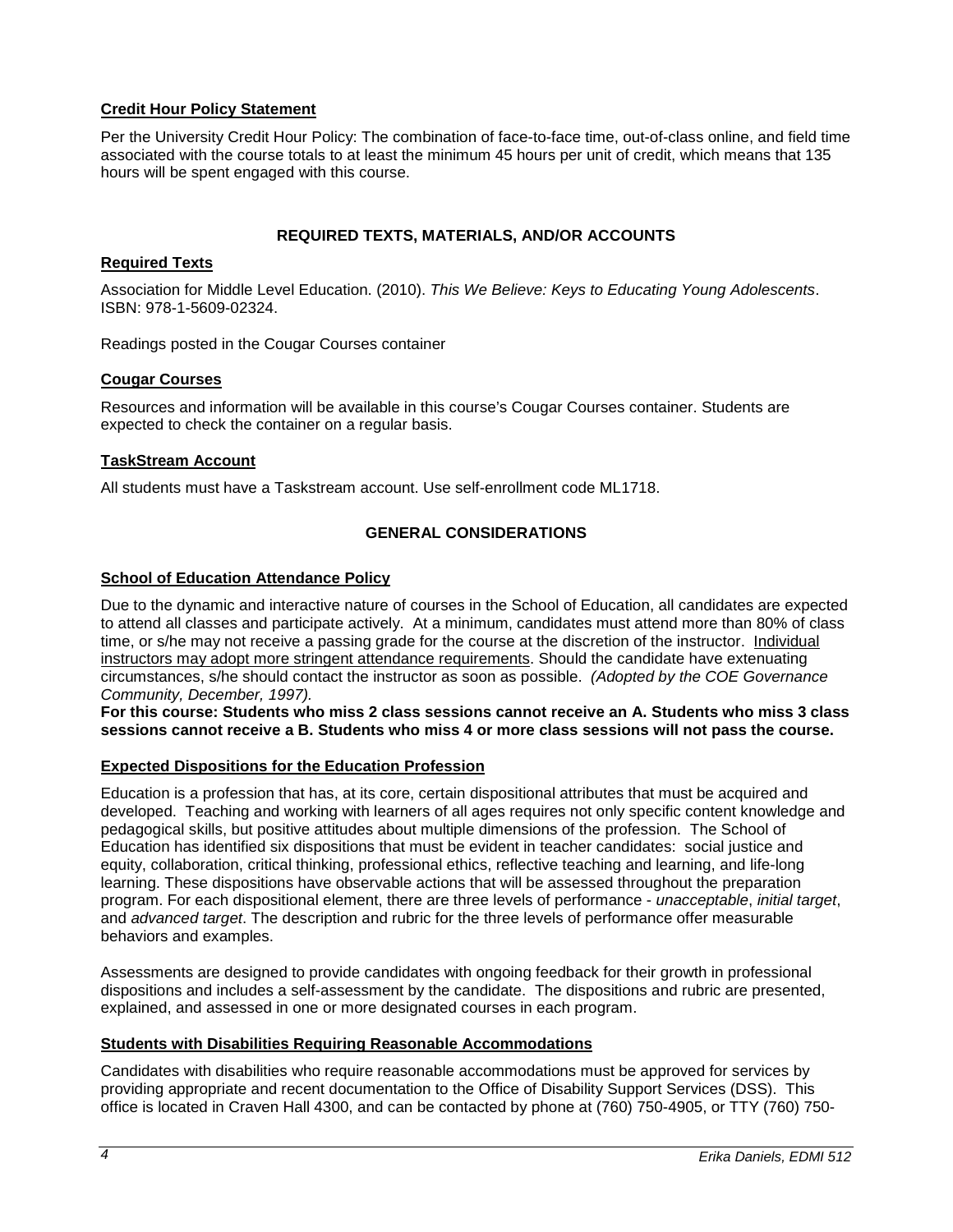4909. Candidates authorized by DSS to receive reasonable accommodations should meet with their instructor during office hours or, in order to ensure confidentiality, in a more private setting.

## **Special Education Inclusion**

Consistent with the intent to offer a seamless teaching credential in the School of Education, this course will introduce the collaborative infusion of special education competencies that reflect inclusive educational practices.

## **CSUSM Academic Honesty Policy**

Students will be expected to adhere to standards of academic honesty and integrity, as outlined in the Student Academic Honesty Policy. All written work and oral presentation assignments must be original work. All ideas/materials that are borrowed from other sources must have appropriate references to the original sources. Any quoted material should give credit to the source and be punctuated with quotation marks.

Academic Honesty and Integrity: Students are responsible for honest completion of their work including examinations. There will be no tolerance for infractions. If you believe there has been an infraction by someone in the class, please bring it to the instructor's attention. The instructor reserves the right to discipline any student for academic dishonesty in accordance with the general rules and regulations of the university. Disciplinary action may include the lowering of grades and/or the assignment of a failing grade for an exam, assignment, or the class as a whole.

Incidents of Academic Dishonesty will be reported to the Dean of Students. Sanctions at the University level may include suspension or expulsion from the University.

## **Plagiarism**

It is expected that each candidate will do his/her own work and contribute equally to group projects and processes. Plagiarism or cheating is unacceptable under any circumstances. If you are in doubt about whether your work is paraphrased or plagiarized, see the Plagiarism Prevention for Students website [http://library.csusm.edu/plagiarism/index.html.](http://library.csusm.edu/plagiarism/index.html) If there are questions about academic honesty, please consult the University catalog.

All work in this course must be the original work of the credential candidate. Scanning of student work via TurnitIn™ software may be used to verify student authorship and accurate citation of copyrighted materials or thoughts, ideas, and/or work of others. The instructor may require that some assignments in the course be submitted using the built in TurnitIn™ software feature. Students making unauthorized copies of copyrighted materials or microcomputer software will receive a failing grade.

## **All University Writing Requirement**

This course ensures that the university's minimum 2,500-word per course writing requirement is met through the course assignments and in-class work.

## **Course Format**

EDMI 512 is a face-to-face course with additional online resources offered as necessary and appropriate.

## **Necessary Technical Competency Required of Students**

Candidates are required to have the technical expertise to use online browsers (e.g., Firefox) to access information, use the Cougar Courses platform to access and download course content posted at Cougar Courses and submit assignments, and use various forms of technology (e.g., word processing, CSUSM electronic mail, presentation tools such as PowerPoint) to produce course assignments and instruct others for assignments requiring in-class instruction by candidates. The following link: [https://cc.csusm.edu/mod/page/view.php?id=27208:](https://cc.csusm.edu/mod/page/view.php?id=27208) details the technical requirements necessary for online learning and identifies resources for support and technical assistance as necessary.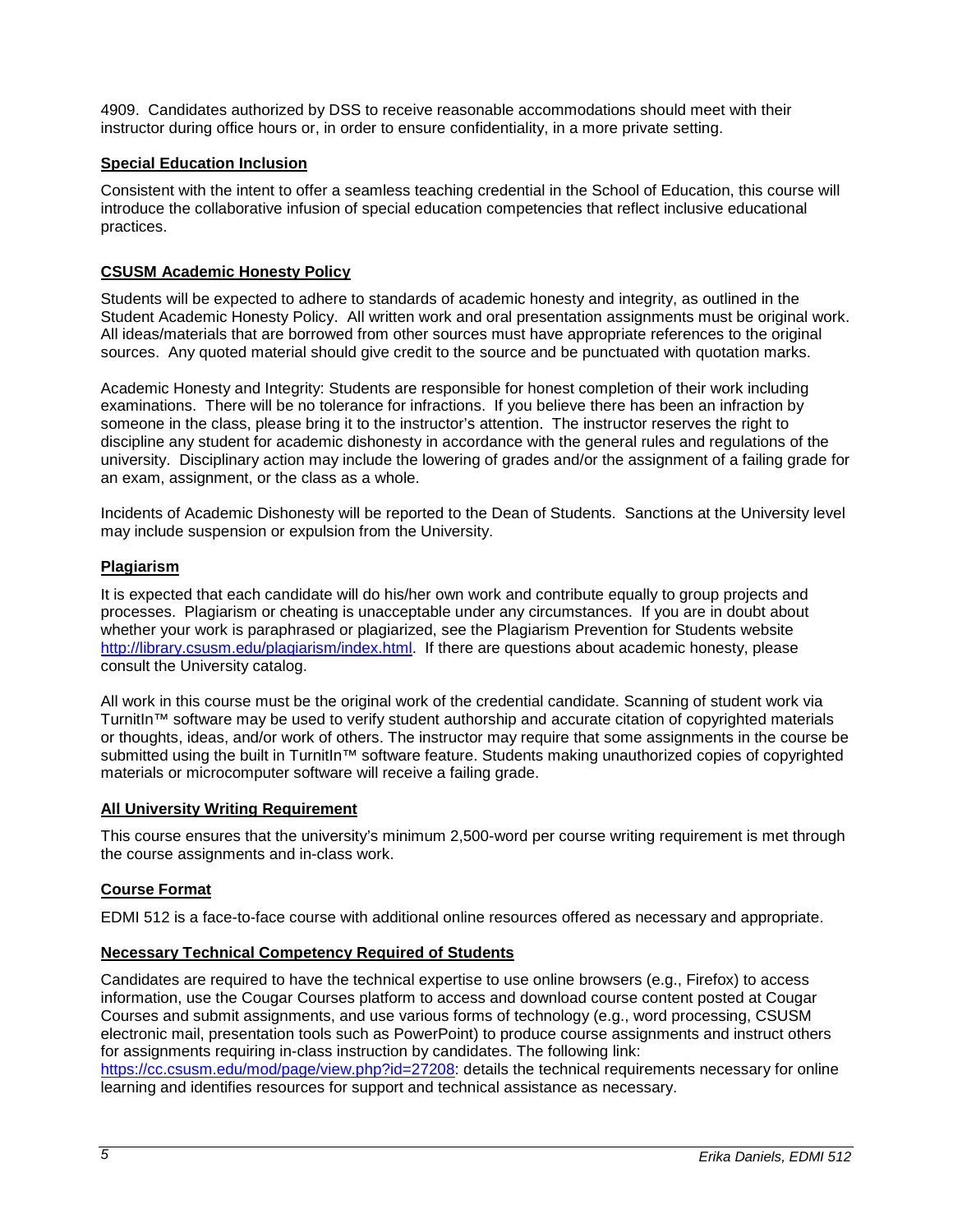## **Contact Information for Technical Support Assistance**

For technical support assistance, please contact the CSUSM Help Desk (760-750-6505). See information on the various ways in which students may get technical support at <http://www.csusm.edu/sth/support/index.html>

## **Electronic Communication Protocol**

Electronic correspondence is a part of your professional interactions. If you need to contact the instructor, email is often the easiest way to do so. It is my intention to respond to all received e-mails in a timely manner. Please be reminded that e-mail and on-line discussions are a very specific form of communication, with their own nuances and etiquette. For instance, electronic messages sent in all upper case (or lower case) letters, major typos, or slang, often communicate more than the sender originally intended. With that said, please be mindful of all e-mail and on-line discussion messages you send to your colleagues, to faculty members in the School of Education, or to persons within the greater educational community. All electronic messages should be crafted with professionalism and care.

Things to consider:

- Would I say in person what this electronic message specifically says?
- How could this message be misconstrued?
- Does this message represent my highest self?
- Am I sending this electronic message to avoid a face-to-face conversation?

In addition, if there is ever a concern with an electronic message sent to you, please talk with the author in person in order to correct any confusion.

## **GRADING STANDARDS**

#### **Grading Scale (in percentages)**

| A: 93-100 | A-: 90-92   B+: 78-89 | B: 83-86 | B-: 80-82 C+: 78-79 |
|-----------|-----------------------|----------|---------------------|
|           |                       |          |                     |

**NOTE**: The minimum acceptable grade for a course in the professional education credential sequence is C+. A "B" average must be maintained for continuation in the program.

| <b>Assignment</b>                                                       | <b>Points</b><br><b>Possible</b> |
|-------------------------------------------------------------------------|----------------------------------|
| Foundations for an Effective CPII Experience ~ Saturday,<br>February 17 | 20                               |
| Exceptionality Matrix ~ Saturday, February 24                           | 15                               |
| First Week Preparation Plan ~ Saturday, March 10                        | 20                               |
| Culminating Learning Experience ~ Wednesday, March 14                   | 25                               |
| Understanding By Design Unit Plan ~ Same as for 544/545                 | 20                               |
| <b>Total Points</b>                                                     | 100                              |

#### **Final Exam Statement**

There is no final exam for this course.

#### **General Considerations:**

All assignments are expected to be completed by the assigned due date. If you have extraordinary circumstances that impact completion of your assignments or have questions or concerns, please contact the instructor(s) immediately. Notification of a concern does not constitute an excuse.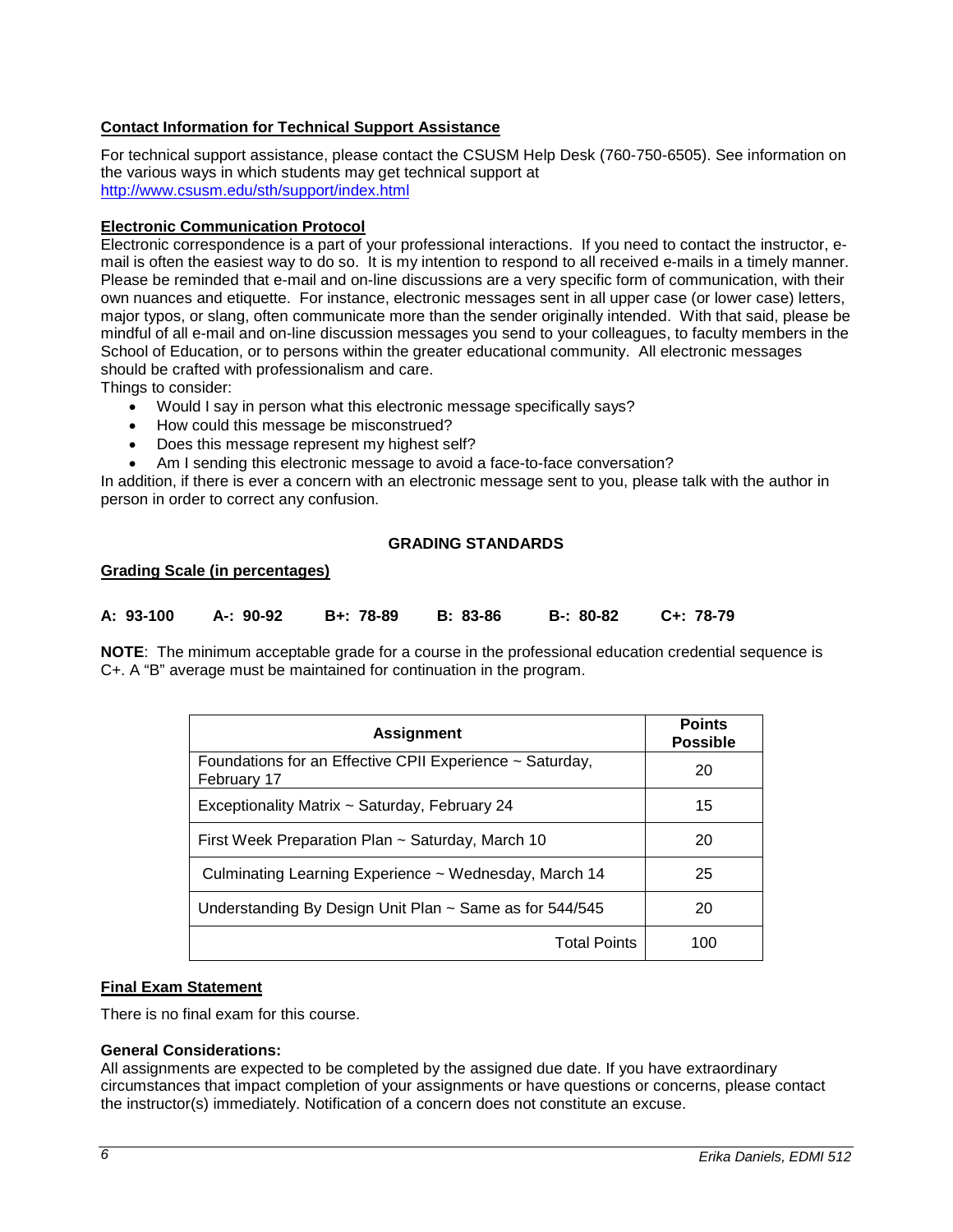All written work should be word-processed and submitted to the appropriate space in the Cougar Courses container as a Word document by midnight of the due date specified in this syllabus.

Specific instructions for each assignment are listed below, and rubrics for each are found in the top section of the EDMI 512 Cougar Courses container. I do not provide sample assignments as I want candidates to focus on their own construction of meaning as opposed to attempting to replicate an arbitrary example. Similarly, I do not specify page minimums or maximums so that you remain focused on the content.

## *Foundations for an Effective CPII Experience ~ (Due on Cougar Courses: February 17, 2018)*

You will strategize with your cooperating teacher to develop a co-teaching relationship that both serves your students and meets your professional learning needs. In doing so, you will:

- Create a class profile for at least two of your periods. Identify the students' general strengths and needs as well as describe any unique needs for English learners or as specified in IEPs or 504 plans.
- Identify the instructional goals for the eight weeks of CPII and cite the content standards that drive those goals and use your cooperating teacher's individual and/or department sequencing/pacing guides. Explain how you and your cooperating teacher decided what periods and/or content you will be fully responsible for and where you will serve in a more supportive role.
- List your assessment expectations by explaining how you will gather progress-monitoring data and what, if any, larger summative assessments your cooperating teacher wants you to administer.
- Describe general classroom and behavioral policies and procedures—explain what procedures your cooperating teacher uses and indicate whether and how you will remain in alignment with them and where deviations might occur.

## *Exceptionality Matrix ~ (Due on Cougar Courses: February 24, 2018)*

Obtaining a general understanding of special education laws, rights, and responsibilities is an important first step in learning how to tailor and differentiate your instruction to meet the individual needs of learners with unique needs.

For this assignment, you will demonstrate your knowledge of the above through an Exceptionality Matrix that shows your understanding of: *federally-identified handicapping conditions, resources available to support educators, responsive strategies to support the needs of all learners.*

Create a resource that does the following:

- 1. Provides research-based background information about your assigned handicapping condition (specified in federal law)
- 2. Identifies resources that general education teachers and parents/guardians can access as they work with students who have one or more of these conditions
- 3. Describes ways in which general education teachers can modify or adapt instruction and the classroom environment to support all learners

You will post this matrix in a Google Drive folder so that your classmates can access all of the resources.

## *First Year Plan ~ (Due on Cougar Courses: March 10, 2018)*

All of the work you have done and will continue to do in your credential program is to prepare you for your first "real" teaching job. While you will make many big and small adjustments as you move through that first year, it is important to start with a clear idea of who you are as an educator, what you envision your classroom environment to look and sound like, and what specific policies and procedures will ground your curriculum and instruction.

To that end, you will create a first year plan that includes the following:

- 1. A website that includes your philosophy of education. Look at your cooperating teacher's website (if he/she has one) as well as others from a variety of different districts to choose a format that works best for your style.
- 2. Your ideal classroom physical layout based upon resources you can reasonably expect to have
- 3. A behavioral policy that describes how you will teach and/or co-construct norms/rules/expectations and identifies consequences—positive and negative—for choices and behaviors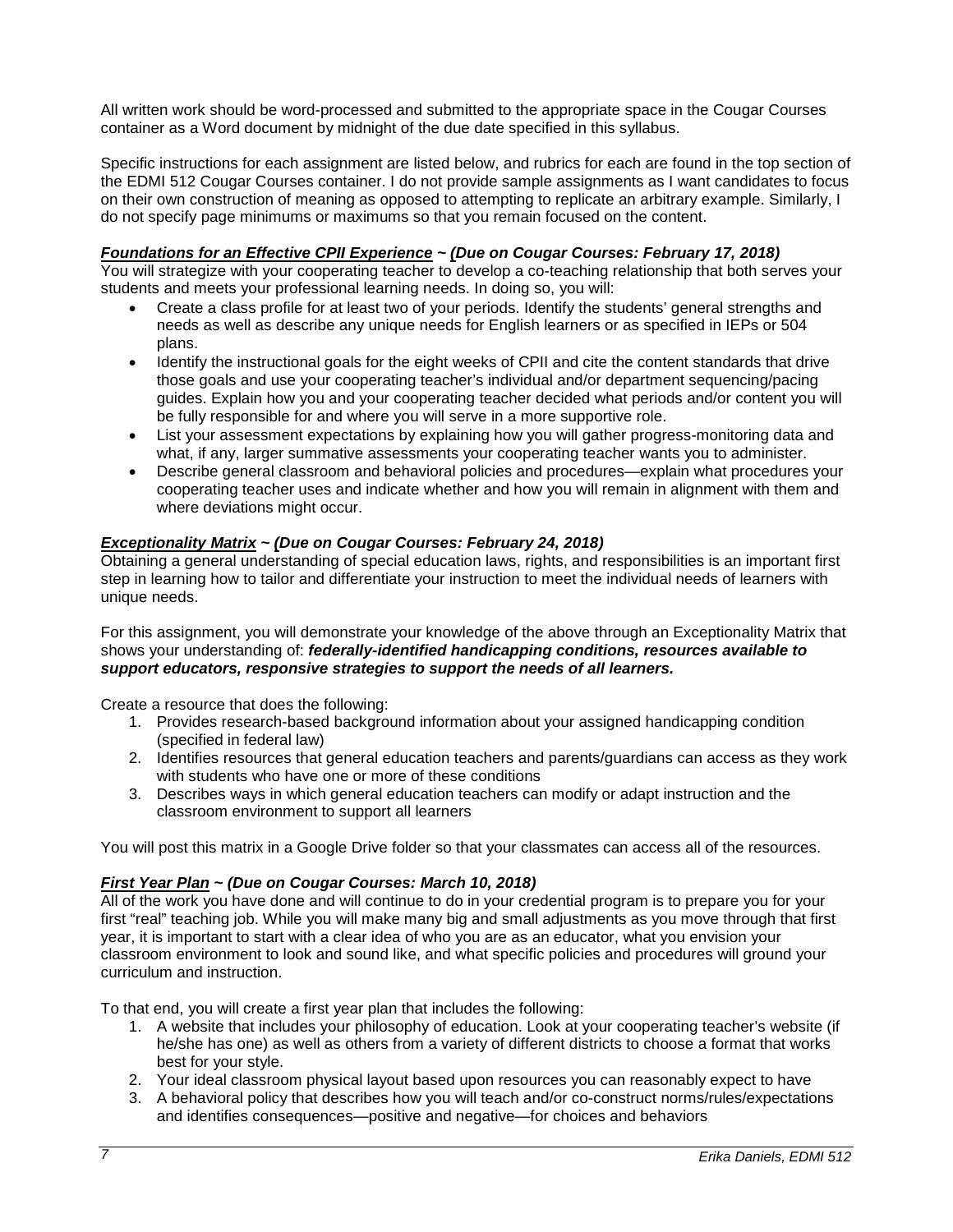4. Several lesson plans for the first week of school that focus on both community building and an introduction to your course content

## *Culminating Experience ~ (Due: March 7, 2018)*

Effective educators understand that teaching requires a blend of content knowledge, pedagogical strategies, and professional dispositions. Additionally, the Middle Level Education Program is grounded in the following themes:

Learning happens in caring communities.

Students are the center of our work.

Teaching is the negotiation of theory, practice, and students.

Empowerment of students is essential to the students' meaningful participation in a democratic society. Education requires political action to achieve a just society.

You will demonstrate your mastery of and commitment to these principles through this culminating experience. Through a TED talk, podcast, blog, or other format of your choosing, reflect upon the program's themes as well as the importance of content, pedagogy, and dispositions.

## *Unit Plan ~ (Due on Cougar Courses when submitted to 544 and 545)*

Teaching and learning are reciprocal process with the latter being the goal of the former. Carefully crafted lesson plans that have instructional activities closely aligned to standards and/or to learning outcomes are essential, and it is important to remember that just because we teach something does not mean that students learn it.

In EDMI 544 and 545, you will write a unit plan where you put everything you have learned about pedagogy and content into practice. You will submit the same unit plan for this course. There is no rubric for this assignment, but I will grade it looking for the following:

- Alignment among the standards, assessments, and instructional activities
- Awareness of young adolescents' cognitive, social, and emotional needs manifested in the learning activities